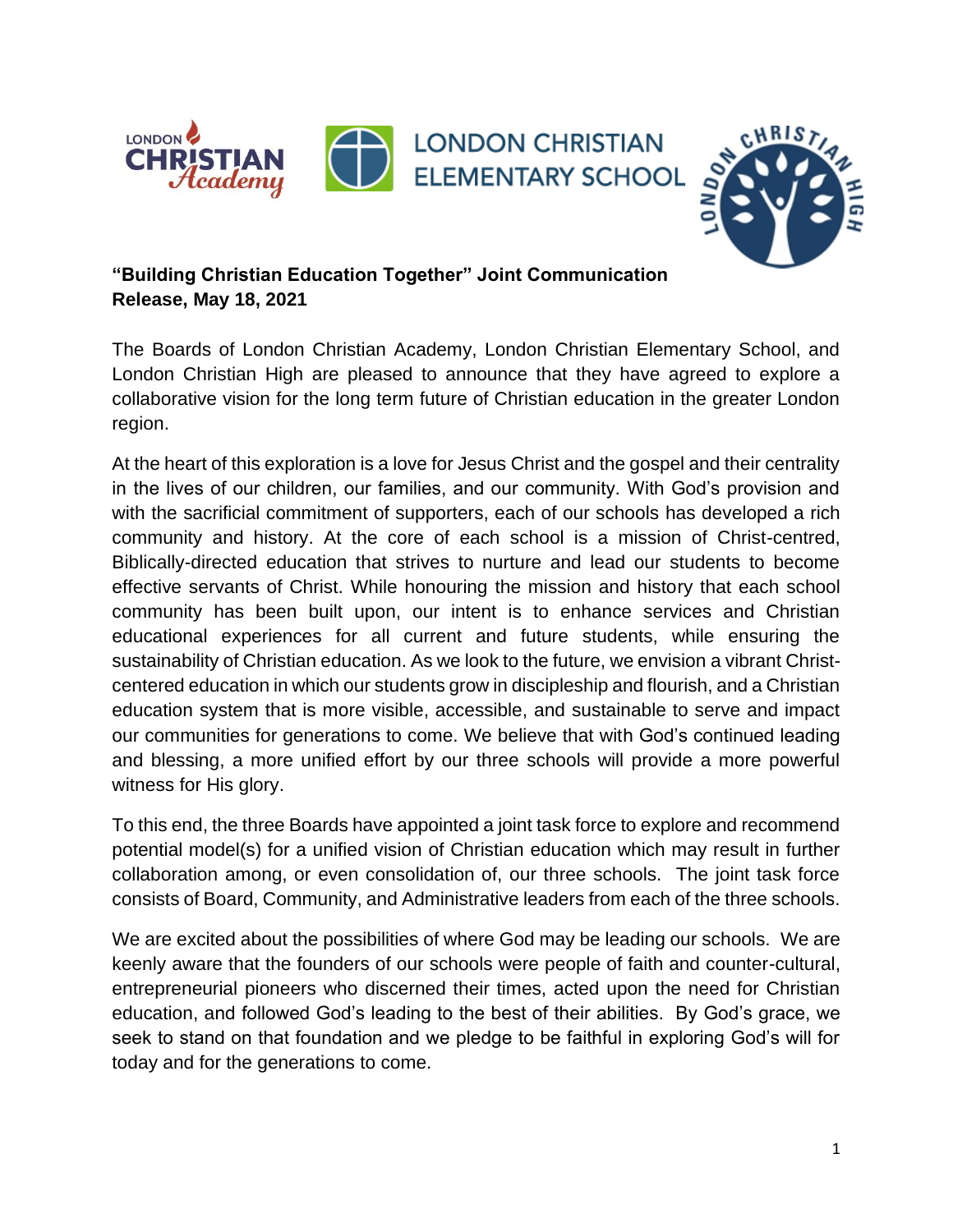We look forward to engaging our school communities further in this exploration. For more information about this initiative, please take the time to read through the FAQ document attached to this joint release. Above all, we want to discern God's leading in this, and we sincerely ask for your prayers for God's direction of our joint task force and our Boards. We thank you for your support of Christian education and for your prayers for our students that future generations might come to know the Lord (Psalm 78:6).

Your's in Christ's Service;

Pascal Peloquin (chair, LCA Board of Directors) Dwayne DeVries (chair, LCES Board of Directors) Ralph Luimes (chair, LCH Board of Directors)

# **FAQ about this Project**

## *1. Q: What is the mandate of the Task Force?*

A: The mandate of our joint Task Force is to explore ways that our three schools might collaborate, including exploring leadership structures, learning visions, financial models, and even campus models, which may result in recommendations for further collaboration among, or even consolidation of, our three schools. The Task Force is also mandated to consult with all sectors of our stakeholder communities as well as outside experts, and to report regularly to our Boards. All decisions about future directions will be made by the Boards of our three schools and their wider memberships/communities as set out in the by-laws of each school.

### *2. Q: What is the process and timeline for making decisions about how the three schools will collaborate?*

A: The process includes the following elements:

- The Task Force will provide progress reports monthly to the Boards of the three schools.
- The Task Force will provide a report and recommendations to the Boards of the three schools no later than June 30, 2022. If approved by the Boards, implementation of recommendations would occur during the following 1-3 years or as next steps become clear.
- The Task Force will recommend "progress updates" to the Boards for dissemination to their school communities every 3-6 months.
- All decisions regarding announcements ("progress updates") and final agreements will be made by the Boards of the three schools.
- Decisions about any final agreements will be announced as soon as possible after each Board has considered the Task Force recommendations.

### *3. Q: What are the reasons for undertaking this conversation among the three schools?*

A: There are several reasons for exploring the possibilities for our schools to work together. With the next generations in mind, and in order of priority, our reasons include but are not limited to the following: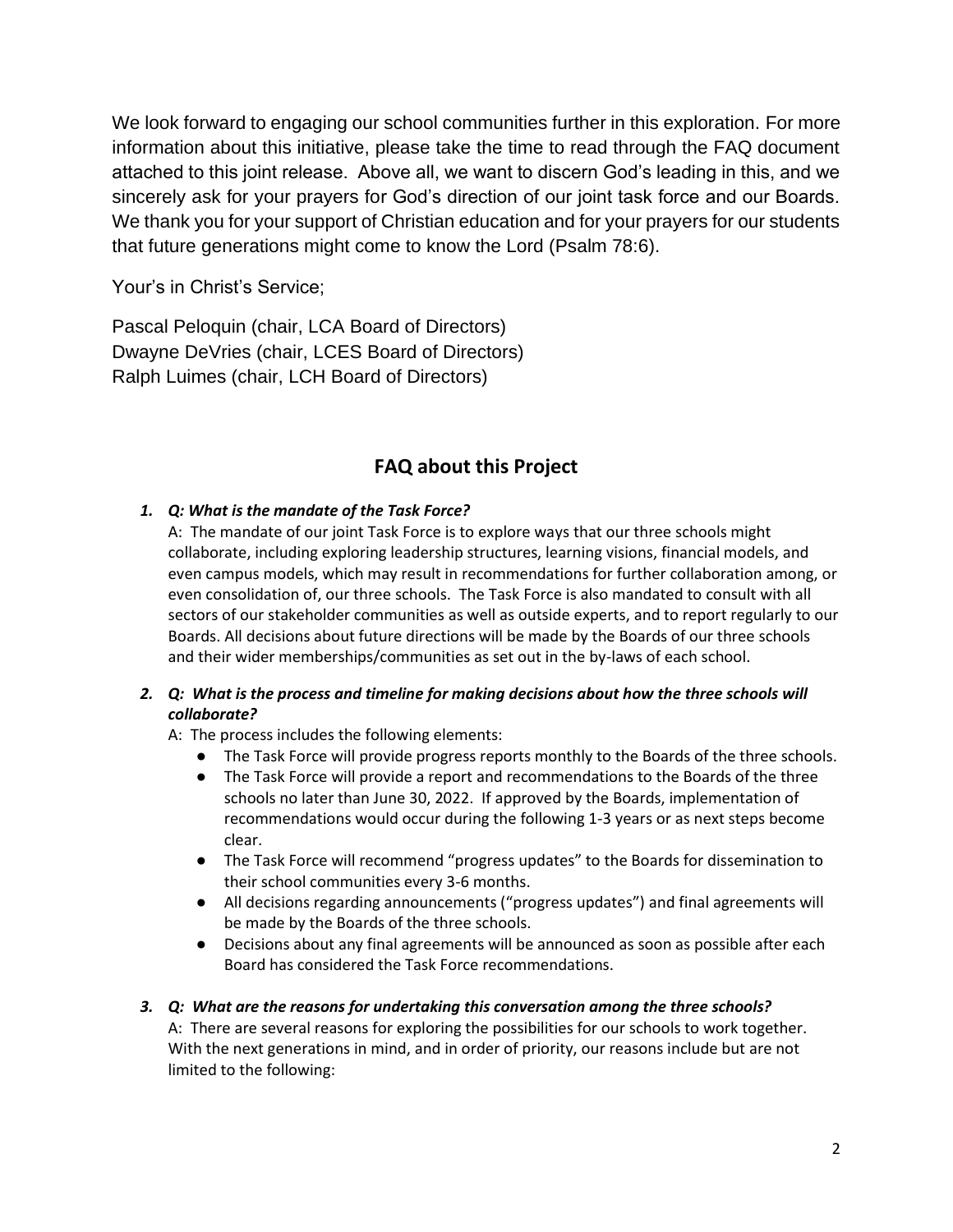- A Unified Vision Most importantly, to live out and display concretely our unity in Christ and our shared vision and commitment to Christian education, and to make that Christian education more visible, widely known, and impactful in the greater London region.
- A long-term view To position Christian education in the greater London region for financial sustainability, growth, and impact for the next generation.
- Stewardship of Resources To pool our resources to ensure that we can provide and enhance the capacity, support, opportunities, and facilities to grow excellent Christian education in a sustainable manner. Each of our three schools, like many independent Christian schools, faces varying degrees of multi-year financial, facilities and/or resource tensions, such that working together would benefit us all.

## *4. Q: Do the three schools share a common understanding of Christian faith and the purpose of Christian education?*

A: In short, yes. All three schools seek to shape and educate young people to know and love Jesus. While the three schools emerged out of different faith traditions, we all centre our education on Jesus. We believe that when we focus on Christ as our primary lens, many of the theological differences of the past are not deep divisions, but rather the beautiful diversity of God's children within the Body of Christ. Notably, all three schools are members of the Edvance network of Christian schools and share a common vision for Christian education.

### *5. Q: Does this announcement mean that the three schools plan to consolidate (merge)?*

A: This has not been decided, although it is certainly a possibility. Our agreement is a commitment to explore aspects of our organizations, including governance and leadership, financing, staffing, programs, etc., to determine whether and how we might work together. Through this process, it is possible that we might agree to consolidate, but this is only one possible outcome among many. Again, first and foremost we are seeking God's guidance in this endeavour.

## *6. Q: How would the quality of Christian education change if the three schools either collaborate or consolidate?*

A: The intention is that the quality of Christian education and the opportunities and experiences available right from kindergarten all the way through to grade twelve will grow and deepen with a larger pool of people and resources.

**7. Q: What impact would a possible collaboration or consolidation have on the staff teams (teaching, support staff, administrative staff, leadership staff) of each school?**

A: Our belief is that our people are our most valuable resource. Each team member each plays a critical role in the important work of our schools every day. While we haven't yet explored what collaborative or consolidation models may be recommended, we are deeply committed to each member of our staff teams and to fairness, equity, and good communication with our teams throughout this exploratory process.

*8. Q: Would collaboration or consolidation of the three schools make tuition more expensive, or more affordable or neither?*

A: Our intention is that there would be cost savings, making Christian education more sustainable and providing more value for everyone over the long-term. Some of these cost savings or efficiencies may not be fully realized right away and may take time to develop. For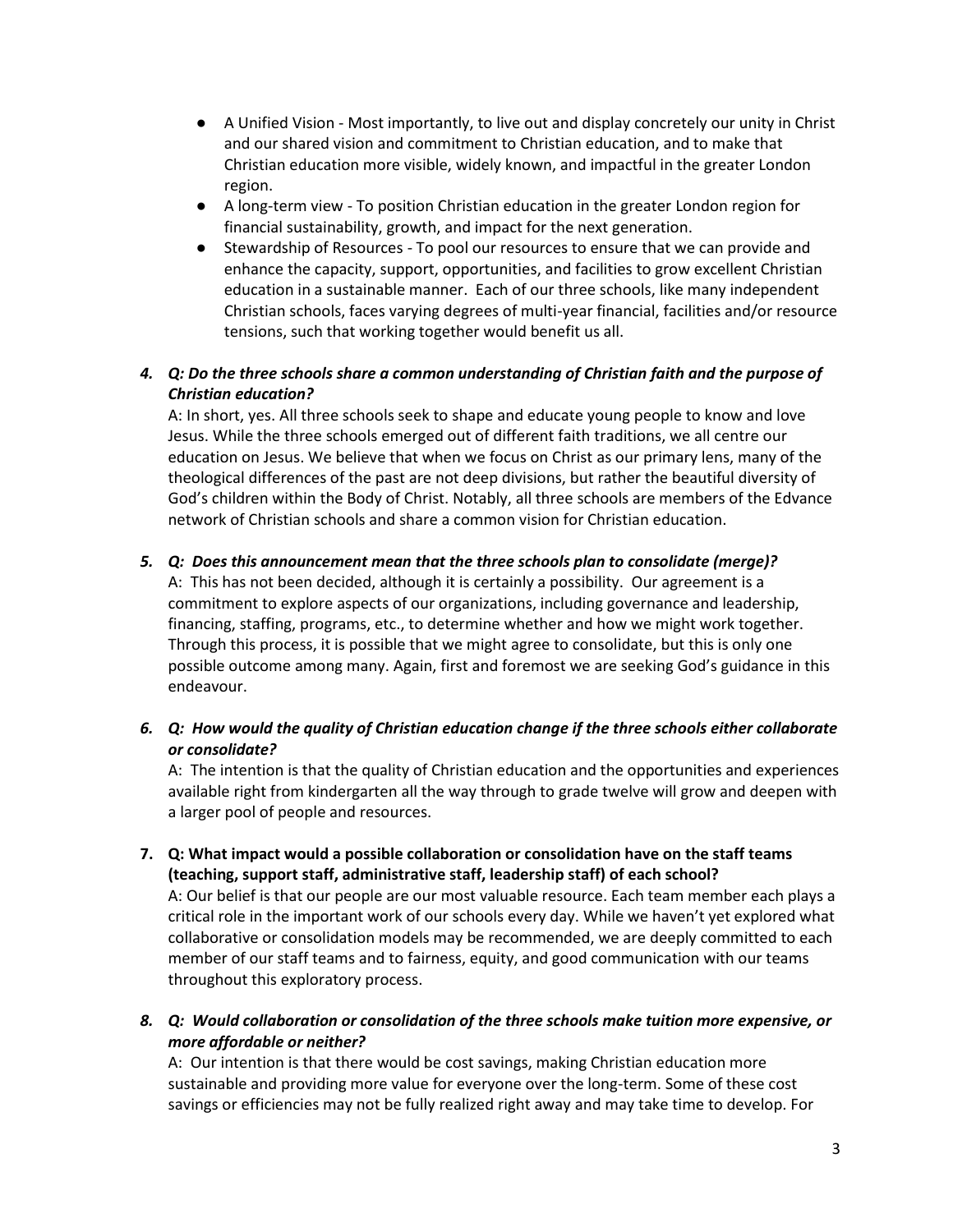context, there are many K-12 Christian school systems in North America and our early study of some of these systems suggests significant cost savings. Thus, it is the intention of this initiative to provide greater value to all current and future families for generations to come.

*9. Q: Does this initiative mean that London Christian High specifically will shift its focus to the London area and no longer focus as strongly on surrounding communities such as Woodstock/Ingersoll, Aylmer, Clinton/Exeter, Strathroy, St. Thomas, Stratford, Wyoming, Sarnia, and points in between.*

A: No. To be very clear, all three schools recognize and affirm the regional relationships that London Christian High has with all of its partner elementary schools. London Christian High specifically continues to deeply appreciate and value our students, supporters, and representatives from these regional communities and it is our full intention to continue to serve high school aged students from all over southwestern Ontario for generations to come with a regional focus. In fact, it is our goal to be able to serve all families even better through this initiative, particularly given projected economies of scale in our budgeting and programming.

*10. Q: When will we receive news about any decisions that will be made in this process?* A: The Boards of the three schools are committed to keeping their communities informed and engaged in this process. As noted above, we expect "progress reports" to be announced every 3-6 months.

#### *11. Q: What happens if the schools do NOT come to an agreement on how to collaborate?*

A: If no agreement is reached among the three schools about how to collaborate, they will continue to operate independently as they currently do. We believe, however, that the experience of learning about and from each other will bring benefits and opportunities to collaborate informally among the three schools even if we do not formally join forces.

#### *12.* **Q: Who are the Task Force members?**

- A: The Task Force members are:
	- Pascal Peloquin (LCA Board Chair)
	- Val Lover (LCA Board Vice-Chair)
	- Hubert Krygsman (LCA Principal)
	- Jerry Roukema (LCES Board)
	- Joanne Haagsma (LCES Community Member)
	- Stephen Janssen (LCES Principal)
	- Alison Lise (LCES Vice-Principal)
	- Ralph Luimes (LCH Board Chair)
	- Steve Dozeman (LCH Board Member)
	- Tim Bentum (LCH Principal)
	- Marvin DeVries (Task Force Facilitator/Chair)

#### *13. Q: How can I have a voice in this process?*

A: The Boards of the three schools ask for your prayerful engagement, and want to hear from you. There are several productive ways that you can participate in this process:

● Pray for God's Spirit to provide clear direction and discernment for the Task Force and Boards as we work through this process.